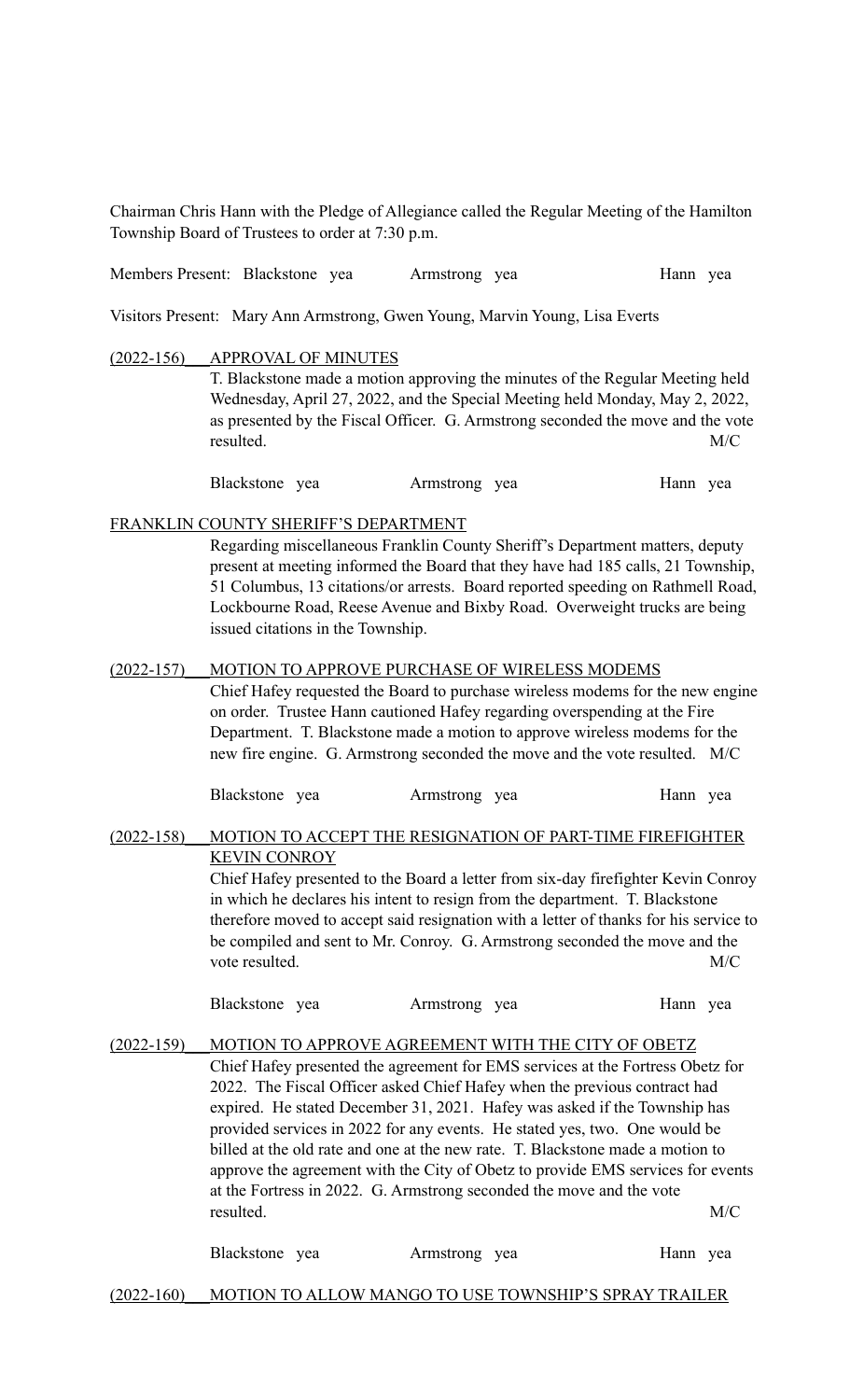Full-time firefighter Robert Mango submitted a request to use the Township's event spray trailer for a festival in Amanda, Ohio. T. Blackstone made a motion to allow Mango to use the trailer belonging to Hamilton Township for Amanda's Festival. G. Armstrong seconded the move and the vote resulted. M/C

Blackstone yea Armstrong yea Hann yea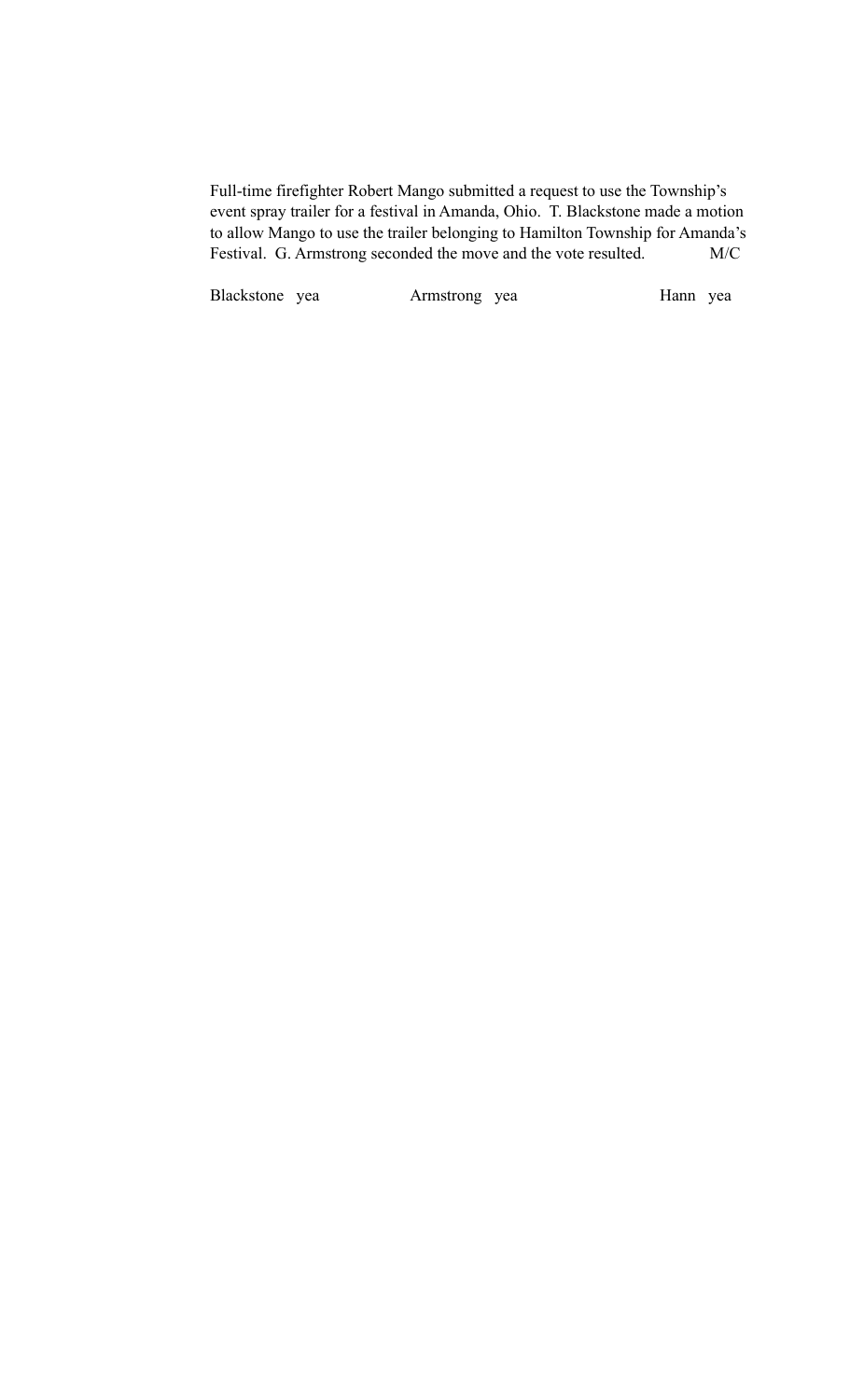(2022-161) MOTION TO APPROVE USE OF COMMUNITY CENTER BUILDING Chief Hafey requested use of the Community Center building for Thursday, May 19, 2022, from 6:30 p.m. to 9:30 p.m., for a Stop the Bleed/Hands Only CPR Class. T. Blackstone made a motion approving use of the building. G. Armstrong seconded the move and the vote resulted. M/C

| Blackstone yea |  | Armstrong yea |  | Hann yea |  |
|----------------|--|---------------|--|----------|--|
|----------------|--|---------------|--|----------|--|

## (2022-162)\_\_\_RESOLUTION APPOINTING CAPTAIN WADE EDWARDS AS THE FIRE DEPARTMENT MENTAL HEALTH CONTACT PERSON

 **WHEREAS,** the Board of Trustees of Hamilton Township, Franklin County, Ohio (the "Board"), recognizes the importance of being informed on the mental health status of Hamilton Township Fire Department (the "Fire Department") employees; and

 **WHEREAS,** the Board is committed to connecting Fire Department employees with available resources and programs regarding mental health needs; and

 **WHEREAS,** the Board desires to appoint Captain Wade Edwards ("Captain Edwards") to be the mental health contact person for employees of the Fire Department upon the terms set forth herein.

 **NOW THEREFORE,** upon motion of T. Blackstone, seconded by G. Armstrong, be it resolved by the Board of Trustees of Hamilton Township (the "Board") that the following Resolutions be and hereby are adopted:

 **RESOLVED,** that Captain Edwards is appointed to be the mental health contact person for Fire Department employees. In this capacity, Captain Edwards may assist employees by providing information regarding the resources available to the employees for additional mental health support. Captain Edwards shall keep Hamilton Township Fire Chief Martin Hafey (the "Chief") and the Board informed in a timely manner regarding the mental health status of any employee. The Chief, Captain Edwards or the Board may determine that a fit for duty mental health evaluation is necessary for any employee.

**BE IT FURTHER RESOLVED, that if any employee is placed on** administrative leave and ordered to undergo a fit for duty mental health evaluation, that information shall be promptly provided to the Board and timely updated with additional information as it becomes available.

 **BE IT FURTHER RESOLVED,** that all formal actions of this Board concerning and relating to the adoption of this Resolution were passed in an open meeting of this Board, and that all deliberations of this Board and of any of its committees that resulted in such formal action, were in meetings open to the public, in compliance with all legal requirements including Section 121.22 of the Ohio Revised Code.

 This Resolution shall take effect and be in force from and after the earliest time provided by law. M/C

| Blackstone yea | Armstrong yea | Hann yea |
|----------------|---------------|----------|
|----------------|---------------|----------|

#### (2022-163) RESOLUTION REGARDING ZERO-TOLERANCE POLICY

 **WHEREAS,** the Board of Trustees of Hamilton Township, Franklin County, Ohio (the "Board"), has a zero-tolerance policy against any acts of intimidation, bullying, physical or other violence, or any similar actions or behavior; and **WHEREAS,** the Board desires to reiterate and emphasize this policy,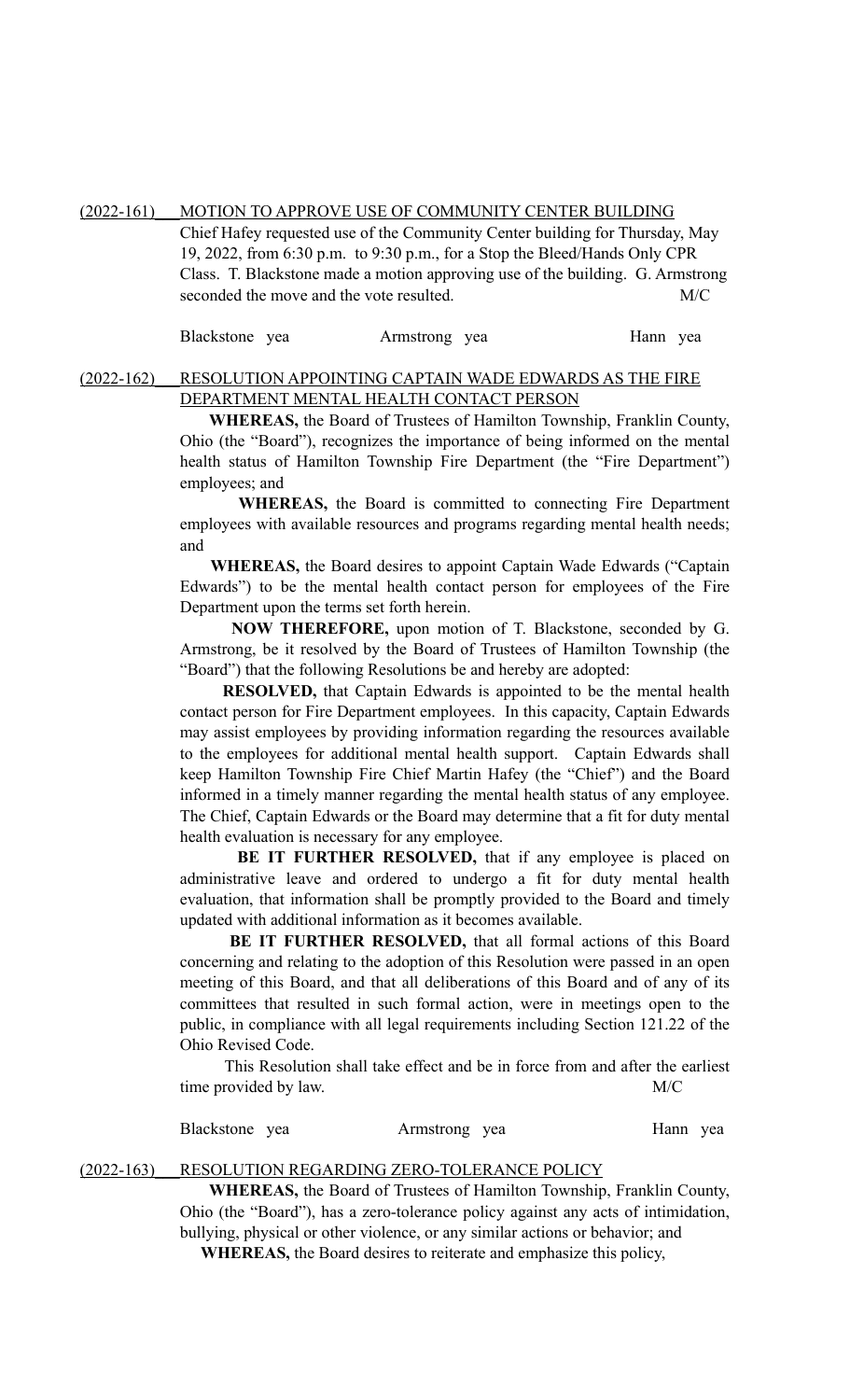**NOW THEREFORE,** upon motion of T. Blackstone, seconded by G. Armstrong, be it resolved by the Board of Trustees of Hamilton Township that the following Resolutions be and hereby are adopted:

**RESOLVED,** that the Board has a zero-tolerance policy against intimidation, bullying, physical or other violence, or any similar actions or behavior, as determined by the Board.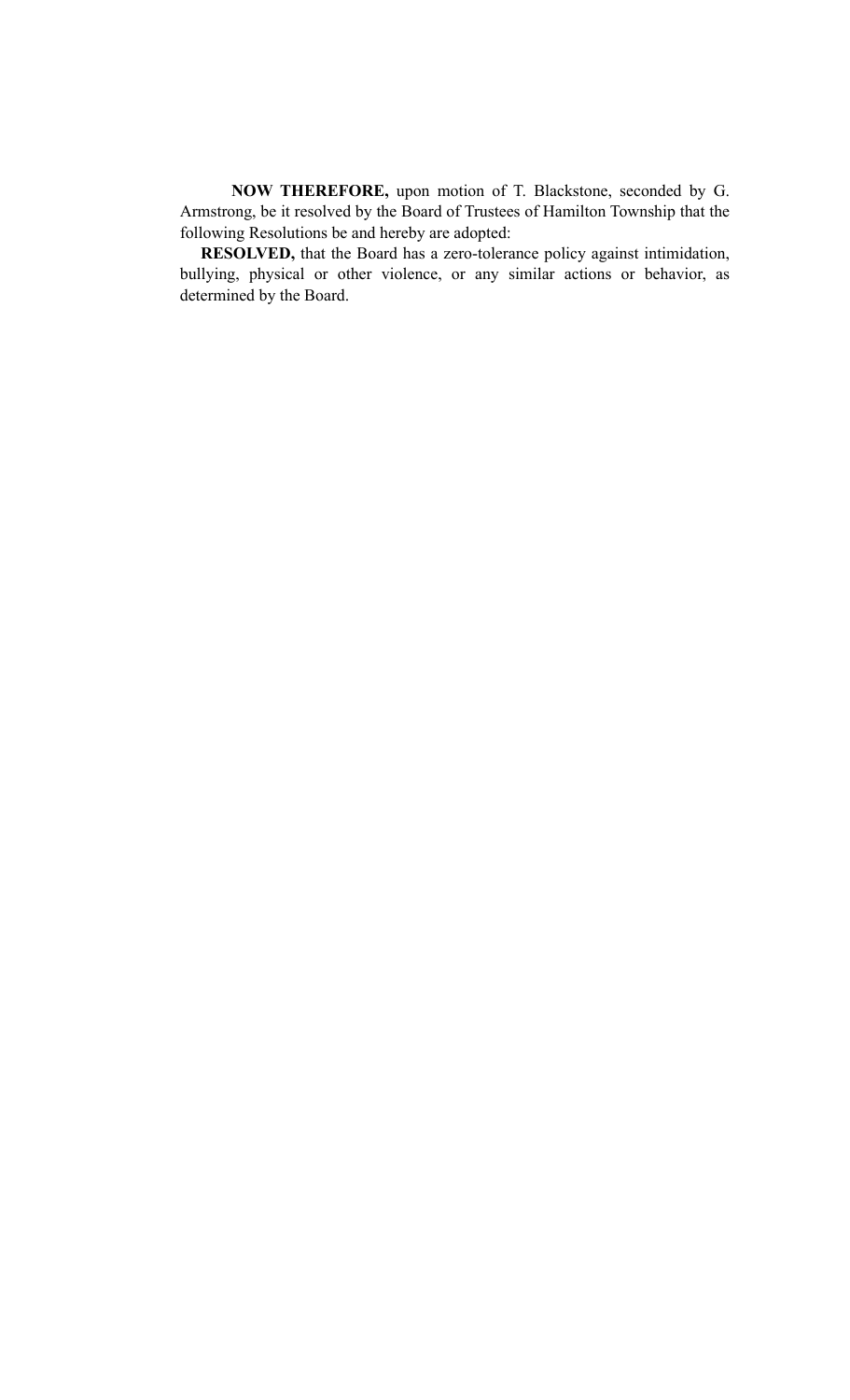## (2022-163)\_\_\_RESOLUTION REGARDING ZERO-TOLERANCE POLICY CONTINUED

**BE IT FURTHER RESOLVED,** that any such actions or behavior in violation of this policy are considered by the Board to be of a serious nature and will be handled accordingly.

**BE IT FURTHER RESOLVED,** that all formal actions of this Board concerning and relating to the adoption of this Resolution were passed in an open meeting of this Board, and that all deliberations of this Board and of any of its committees that resulted in such formal action, were in meetings open to the public, in compliance with all legal requirements including Section 121.22 of the Ohio Revised Code.

This Resolution shall take effect and be in force from and after the earliest time provided by law. M/C

Blackstone yea Armstrong yea Hann yea

## (2022-164)\_\_\_MOTION TO APPROVE NOTICE OF SUSPENSION AND LAST CHANCE AGREEMENT

T. Blackstone made a motion to approve the Notice of Suspension and Last Chance Agreement for full-time firefighter Thomas Rotar. G. Armstrong seconded the move and the vote resulted. M/C

Blackstone yea Armstrong yea Hann yea

#### (2022-165)\_\_\_SIGNATURE AUTHORITY TO CHAIRMAN HANN

T. Blackstone made a motion granting signature authority to Chairman Hann to sign the agreement in the Township's behalf. G. Armstrong seconded the move and the vote resulted. M/C

Blackstone yea Armstrong yea Hann yea

#### HAMILTON TOWNSHIP FIRE DEPARTMENT

Regarding miscellaneous Hamilton Township Fire Department matters, Chief Hafey informed the Board that they had 449 runs for the month.

## (2022-166)\_\_\_MOTION TO APPROVE BID FOR DRIVEWAY APPROACH

T. Blackstone made a motion to approve the bid from Linton Concrete for driveway approach on Guthrie Court at a cost of \$2,800.00. G. Armstrong seconded the move and the vote resulted. M/C

| Blackstone yea |  | Armstrong yea |  | Hann yea |  |
|----------------|--|---------------|--|----------|--|
|----------------|--|---------------|--|----------|--|

### HAMILTON TOWNSHIP ROAD MAINTENANCE

Regarding miscellaneous Hamilton Township Road Maintenance matters, Superintendent Marcum informed the Board that 2015 Todd Avenue drains have been jetted; and discussion was held regarding door replacement at Community Center. Tabled until next meeting.

## (2022-167)\_\_\_RESOLUTION DECLARING PROPERTY LOCATED IN HAMILTON TOWNSHIP, FRANKLIN COUNTY, OHIO, A NUISANCE

 WHEREAS, the Hamilton Township Board of Trustees (the "Board") has found the property owned by Clyde E. & Linda S. Kinnison and located at 149 Cottage Street, Lockbourne, Ohio 43137, Tax Parcel No: 150-001221-00; 36 Jackson Street LLC and located at 36 Jackson Street, Lockbourne, Ohio 43137, Tax Parcel No: 150-001200-00; Ollie Jean Davis, Michael A. Coy, Rachel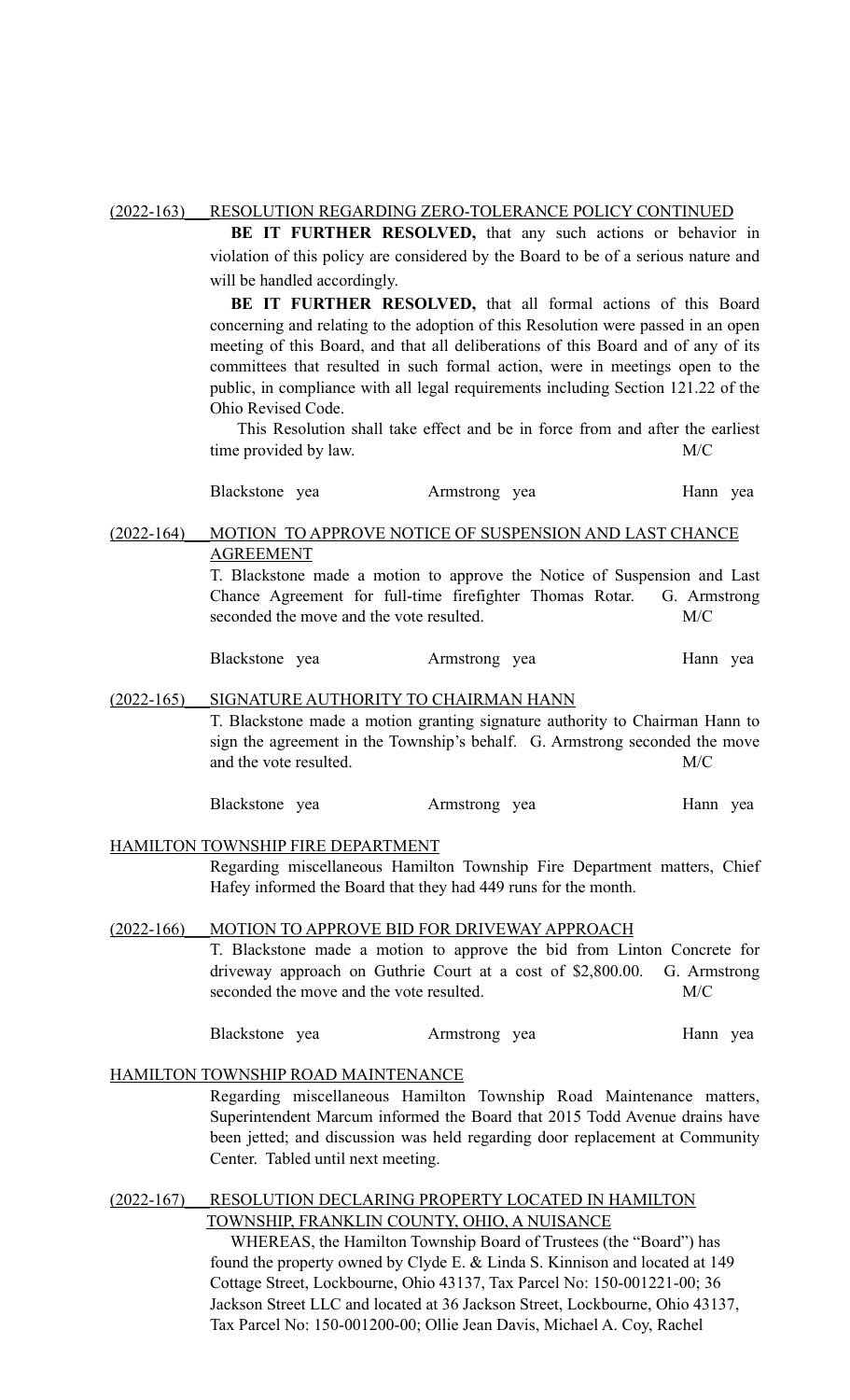Steward, Amanda Wheeler and Rhonda S. Cremeans and located at 1962 Reese Avenue, Columbus, Ohio 43207, Tax Parcel No: 150-000783-00; Miguel R. Rangel and located at 4874 Ridge Street, Columbus, Ohio 43207, Tax Parcel No: 150-000768-00; Cheryl A. Rhodes and located at 1159 Secrest Avenue,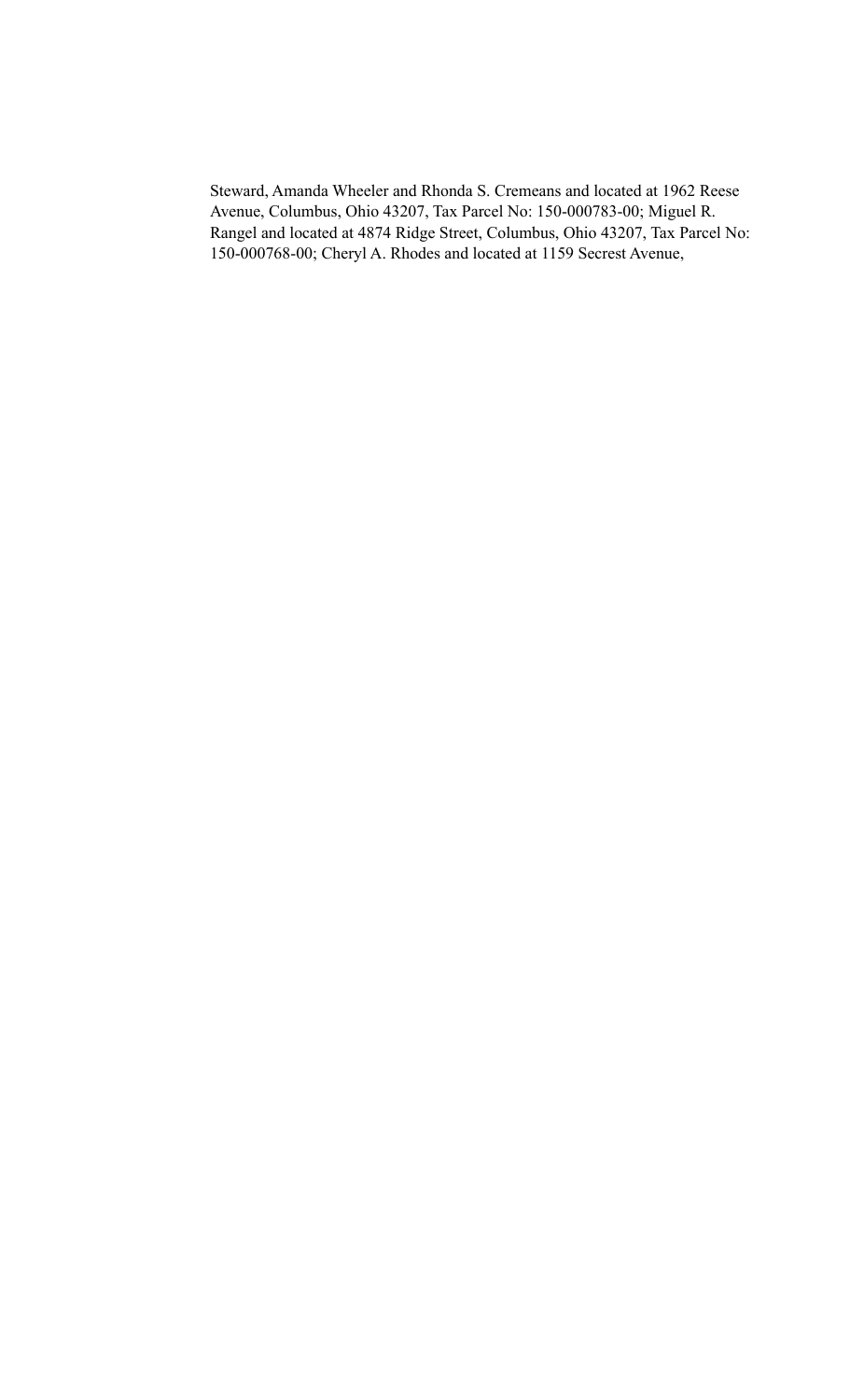#### (2022-167) RESOLUTION DECLARING PROPERTY LOCATED IN HAMILTON

TOWNSHIP, FRANKLIN COUNTY, OHIO, A NUISANCE CONTINUED Columbus, Ohio 43207, Tax Parcel No: 150-001795-00; and Fanyi Zeng and located at 1938 Todd Avenue, Columbus, Ohio 43207, Tax Parcel No: 150-000615-00 (the "Property"), to be littered with weeds, uncontrolled vegetation, and other debris (the "Vegetation and Debris"); and

 WHEREAS, on June 23, 2021; June 9, 2021; and October 23, 2021, the Board declared the Properties owned by Clyde E. & Linda S. Kinnison; 36 Jackson Street LLC; Ollie Jean Davis, Michael A. Coy, Rachel Steward, Amanda Wheeler and Rhonda S. Cremeans; Miguel R. Rangel; Cheryl A. Rhodes; and Fanyi Zeng to be a nuisance pursuant to 505.87 of the Ohio Revised Code; and

 WHEREAS, this is the second or more nuisance determination made by the Board for this Property owned by Clyde E. & Linda S. Kinnelon; 36 Jackson Street LLC; Ollie Jean Davis, Michael A. Coy, Rachel Steward, Amanda Wheeler and Rhonda S. Crimeans; Miguel R. Rangel; Cheryl A. Rhodes; and Fanyi Zeng within twelve consecutive months; and

 WHEREAS, pursuant to 505.87(C), the Board may order a property owner to remove and abate the Vegetation and Debris within four (4) days if a prior nuisance determination was made within twelve consecutive months for the same property, and if the owner fails to remove the Vegetation and Debris or to make arrangements for the removal within the allotted time period, the Board may proceed to remove the Vegetation and Debris and enter the cost of such removal upon the tax duplicate for the property; and

 WHEREAS, it is in the best interest of Hamilton Township (the "Township") and its residents to proceed under 505.87 of the Ohio Revised Code in order to remove, or have removed, the Vegetation and Debris from the Property.

 NOW THEREFORE, be it resolved by the Board of Trustees of Hamilton Township, Franklin County, Ohio, that the following Resolution be, and it hereby is, adopted:

RESOLVED, that the Board has found that the property owned by Clyde E.  $\&$ Linda S. Kinnison and located at 149 Cottage Street, Lockbourne, Ohio 43137, Tax Parcel No: 150-001221-00; 36 Jackson Street LLC and located at 36 Jackson Street, Lockbourne, Ohio 43137, Tax Parcel No: 150-001200-00; Ollie Jean Davis, Michael A. Coy, Rachel Steward, Amanda Wheeler and Rhonda S. Cremeans and located at 1962 Reese Avenue, Columbus, Ohio 43207, Tax Parcel No: 150-000783-00: Miguel R. Rangel and located at 4874 Ridge Street, Columbus, Ohio 43207, Tax Parcel No: 150-000768-00; Cheryl A. Rhodes and located at 1159 Secrest Avenue, Columbus Ohio 43207, Tax Parcel No: 150-001795-00; and Fanyi Zeng and located at 1928 Todd Avenue, Columbus, Ohio 43207, Tax Parcel No: 150-000615-00, in Hamilton Township, Franklin County, Ohio, is littered with weeds, uncontrolled vegetation, and other debris, and the Board hereby determines that the maintenance of the Vegetation and Debris on the Property constitutes a nuisance and, pursuant to Section 505.87of the Ohio Revised Code, orders the following actions:

- 1. As provided for in 505.87(C) for subsequent nuisance determinations within twelve consecutive months for the same Property, the Board orders the owner of the Property to remove the Vegetation and Debris or make arrangements for the removal within four (4) days from the date of notice provided in Section 2 of this Resolution.;
- 2. The Board authorizes Chris Hann, Chairman or his/her designee to notify the record owner and lienholders of the Property as provided in 505.87(C) of the Ohio Revised Code;
- 3. If the record owner does not remove the Vegetation and Debris or make arrangements for the removal within four (4) days from the date of notice,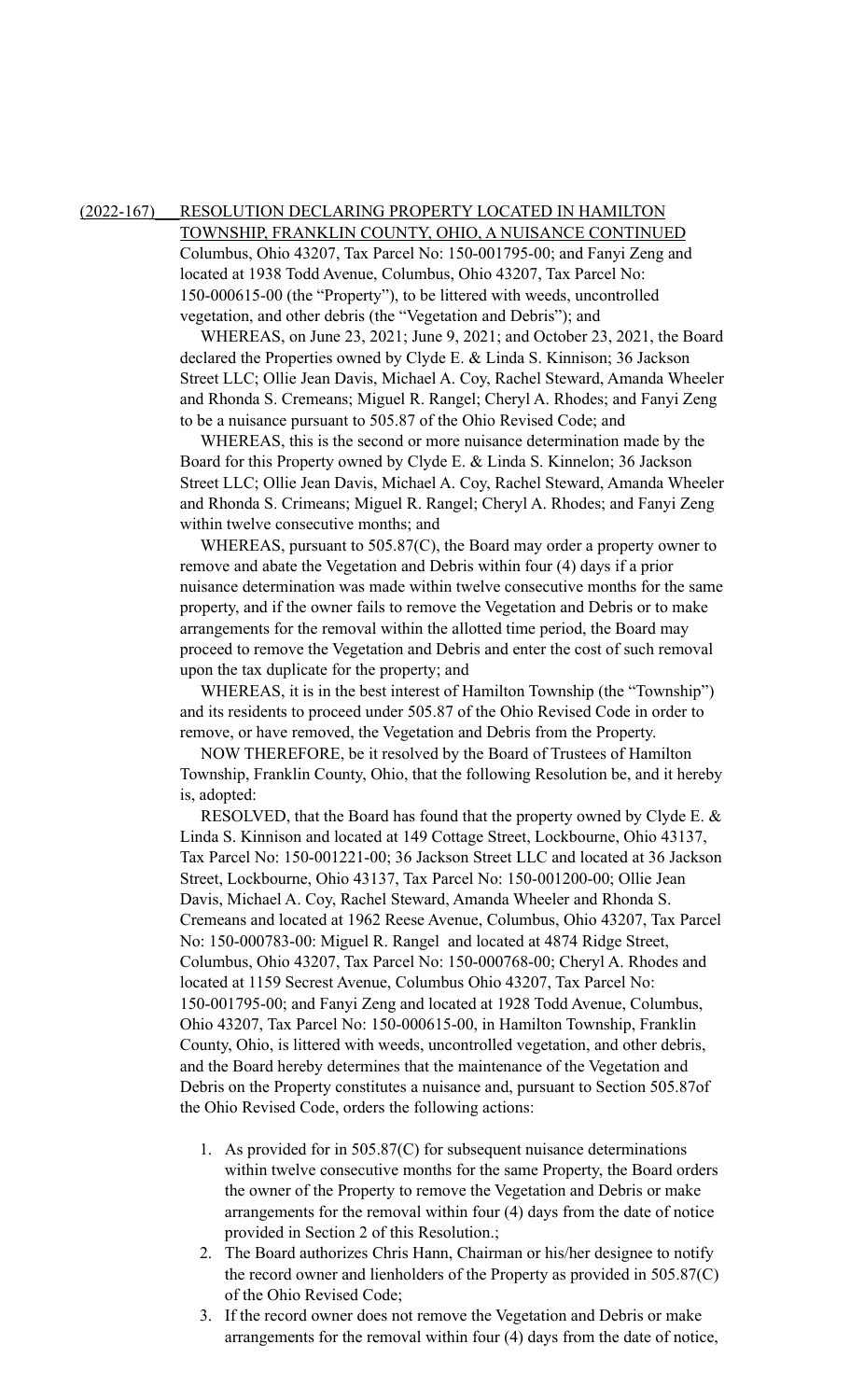Chris Hann, Chairman is authorized to order Township employees, materials and equipment to be used to remove the Vegetation and Debris or to enter into a contract with some suitable person or persons for its removal, and all costs and expenses so incurred shall, when approved by the Board, be paid out of the unappropriated monies in the general fund;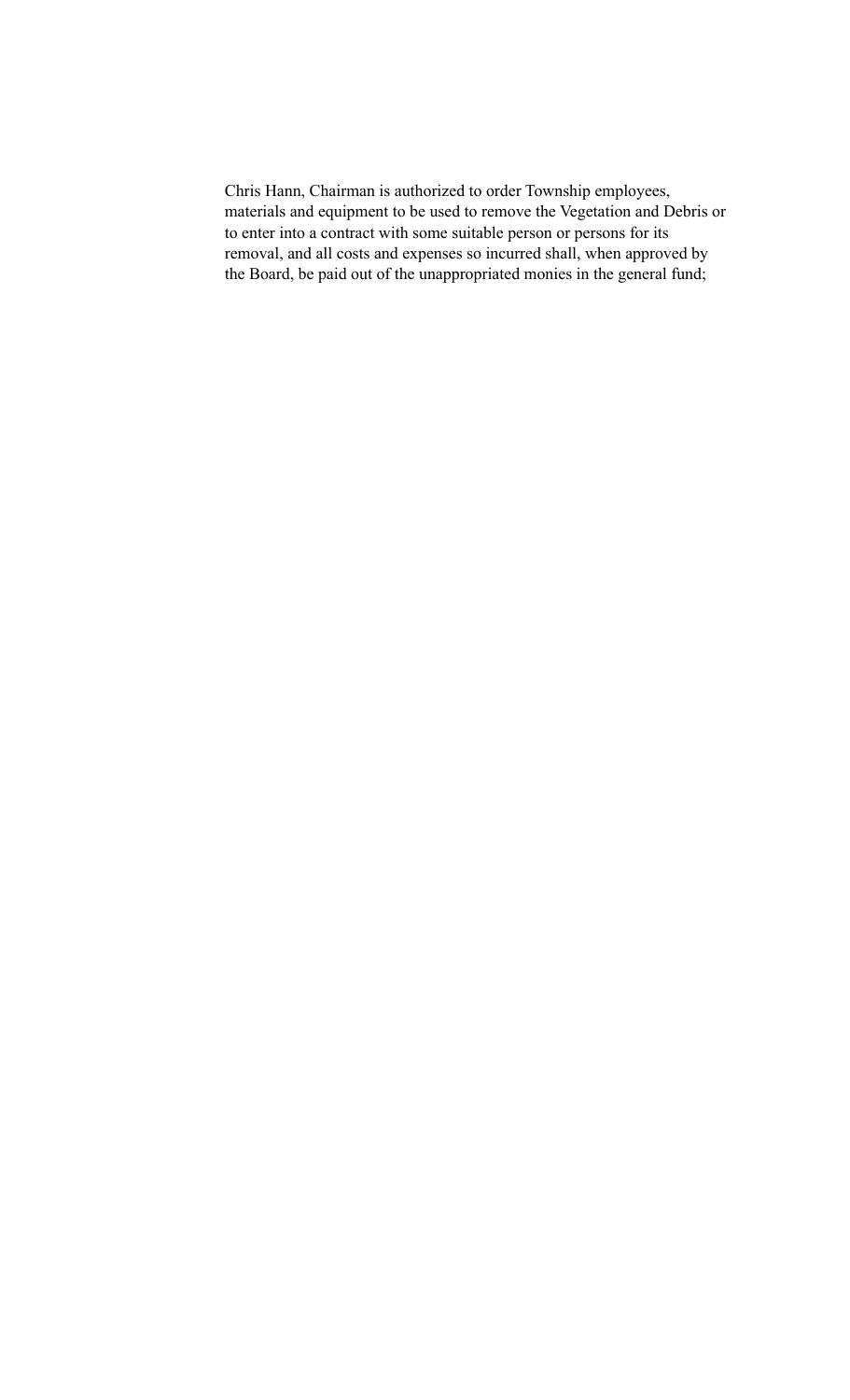#### (2022-167)\_\_\_RESOLUTION DECLARING PROPERTY LOCATED IN HAMILTON TOWNSHIP, FRANKLIN COUNTY, OHIO, A NUISANCE CONTINUED

- 4. The Fiscal Officer shall report all expenses that the Township incurs in the removal of the Vegetation and Debris to the Auditor of Franklin County, Ohio for entry upon the tax duplicate as a lien upon the Property and for collection and reimbursement of the Township's general fund as provided in 505.87 of the Ohio Revised Code.
- 5. This Board finds and determines that all formal actions of this Board concerning and relating to the passage of the Resolution were taken in open meetings of this Board, and that all deliberations of this Board that resulted in formal actions were taken in meetings open to the public, in compliance with all legal requirements, including but not limited to, Ohio Revised Code Section 121.22, except as otherwise permitted thereby.

This Resolution shall take effect at the earliest time allowed by law.

T. Blackstone made a motion approving said Resolution. G. Armstrong seconded the move and the vote resulted. M/C

| Blackstone yea | Armstrong yea | Hann yea |  |
|----------------|---------------|----------|--|
|----------------|---------------|----------|--|

## (2022-168)\_\_\_A RESOLUTION DECLARING PROPERTY LOCATED IN HAMILTON TOWNSHIP, FRANKLIN COUNTY, OHIO, NUISANCE

Whereas, the Hamilton Township Board of Trustees (the "Board") has found the property owned by Mario A. Gabriel and located at 901 Aladdin Court, Columbus, Ohio 43207, Tax Parcel No. 150-002267-00; Kenneth J. Sisson and located at 5226 Edgeview Road, Columbus, Ohio 43207, Tax Parcel No: 150-001842-00; Rachelle R. Babcock and located at 2031 Davis Avenue, Columbus, Ohio 43207, Tax Parcel No: 150-000534-00; Xionghua Wu and located at 1071 Meadow Lane, Columbus, Ohio 43207, Tax Parcel No: 150-001010-00; Xionghua Wu and located at 1077 Meadow Lane, Columbus, Ohio 43207, Tax Parcel No: 150-001011-00; and Brandy E. Johnson and located at 1971 Reese Avenue, Columbus, Ohio 43207, Tax Parcel No: 150-000563-00, (the "Property"), to be littered with weeds, uncontrolled vegetation, and other debris (the "Vegetation and Debris"); and

 WHEREAS, pursuant to 505.87 of the Ohio Revised Code, the Board is authorized to determine that the maintenance of vegetation, debris, and junk vehicles upon a property constitutes a nuisance and order the property owner to remove such vegetation and debris within seven (7) days, and if the owner fails to remove the vegetation and debris or to make arrangements for the removal within the allotted time period, the Board may proceed to remove the vegetation and debris and enter the costs of such removal upon the tax duplicate for the property; and

WHEREAS, it is in the best interest of Hamilton Township (the "Township") and its residents to proceed under 505.87 of the Ohio Revised Code in order to remove, or have removed, the Vegetation and Debris from the Property.

NOW THEREFORE, be it resolved by the Board of Trustees of Hamilton Township, Franklin County, Ohio, that the following Resolution be, and it hereby is, adopted:

RESOLVED, that the Board has found that the property owned by Mario A. Gabriel and located at 901 Aladdin Court, Columbus, Ohio 43207, Tax Parcel No: 150-002267-00; Kenneth J. Sisson and located at 5226 Edgeview Road, Columbus, Ohio 43207, Tax Parcel No: 150-001842-00; Rachelle R. Babcock and located at 2031 Davis Avenue, Columbus, Ohio 43207, Tax Parcel No: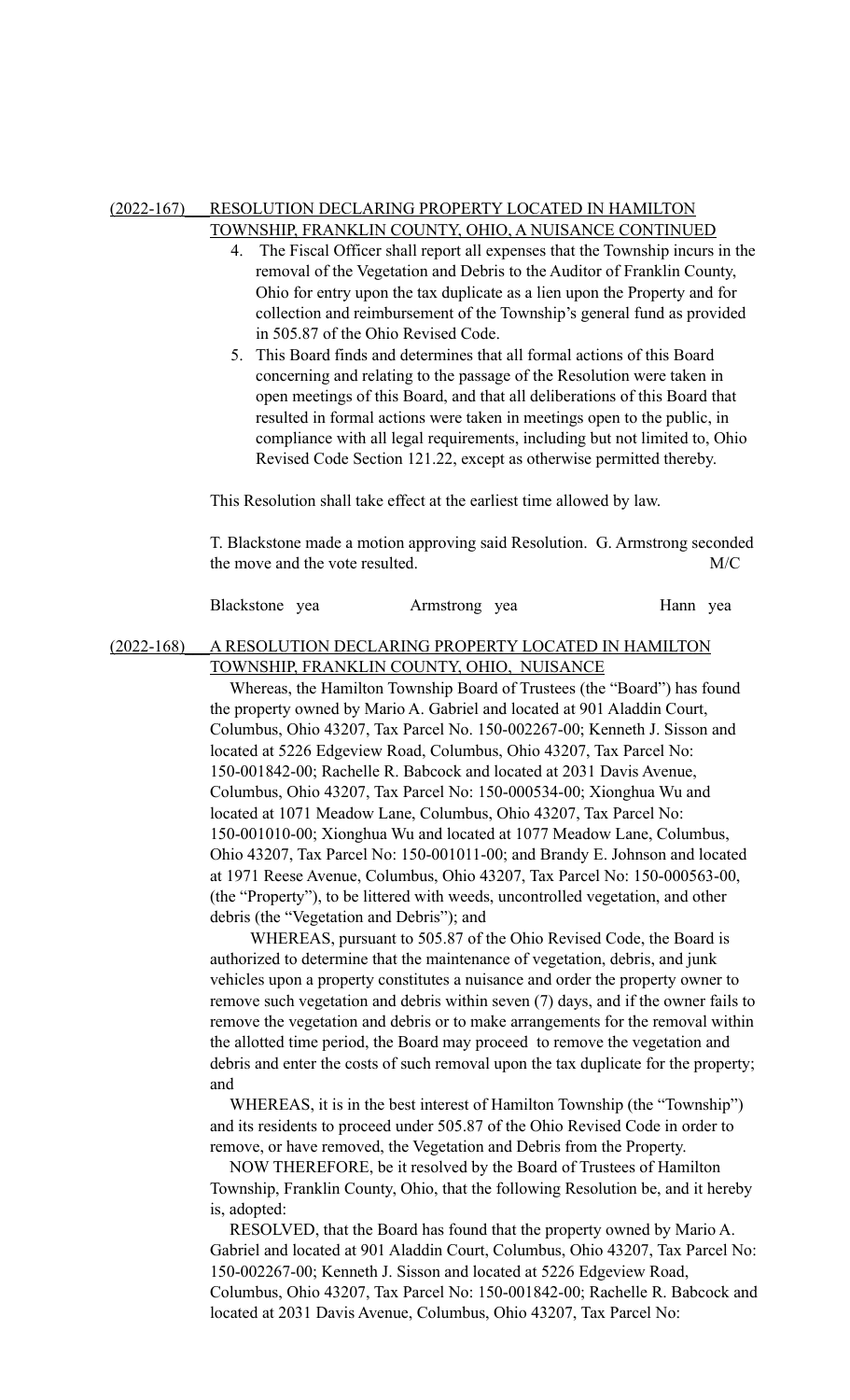150-000534-00; Xionghua Wu and located at 1071 Meadow Lane, Columbus, Ohio 43207, Tax Parcel No: 150-001010-00; Xionghua Wu and located at 1077 Meadow Lane, Columbus, Ohio 43207, Tax Parcel No: 150-001011-00; and Brandy E. Johnson and located at 1971 Reese Avenue, Columbus, Ohio 43207,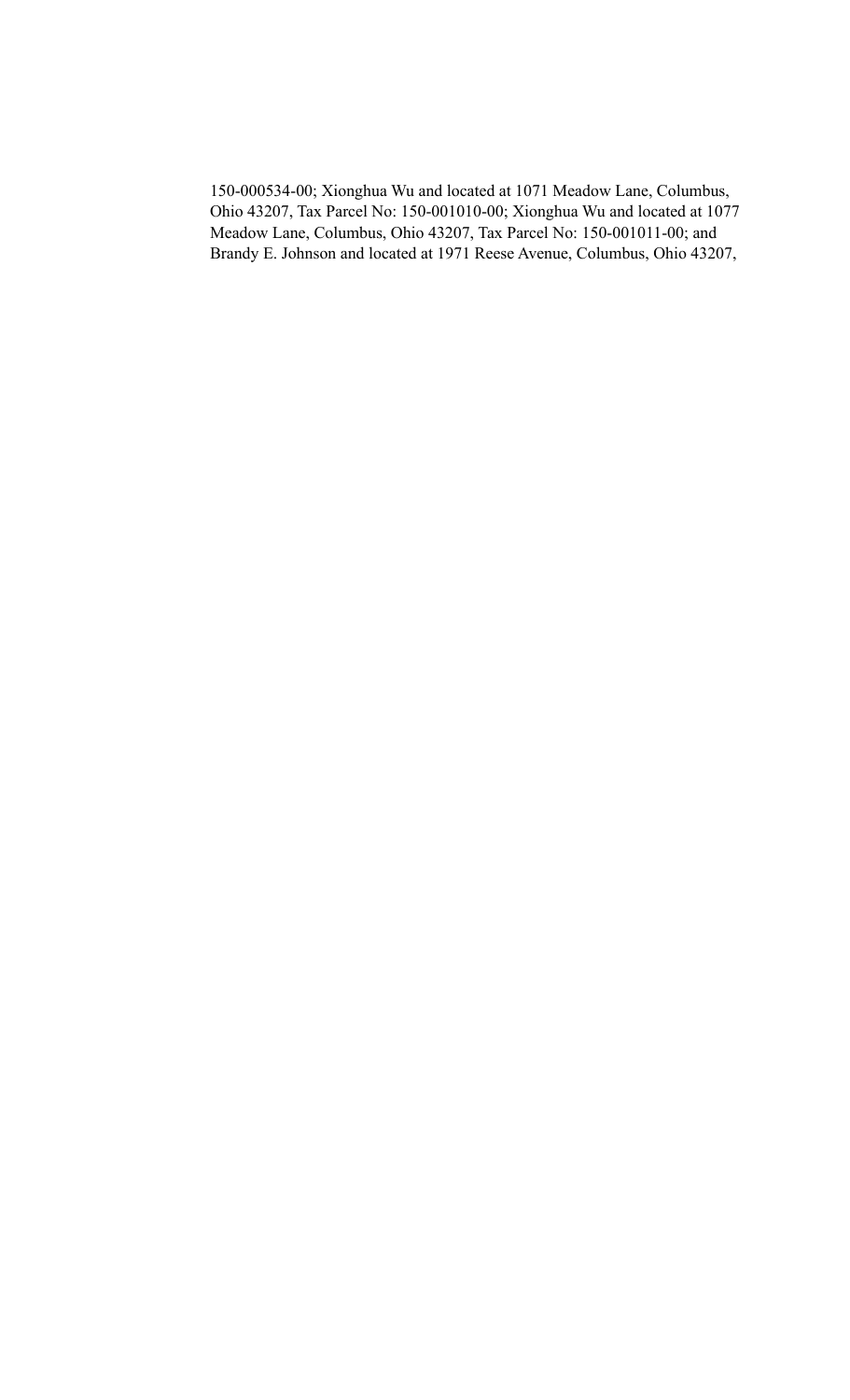# (2022-168)\_\_\_A RESOLUTION DECLARING PROPERTY LOCATED IN HAMILTON

TOWNSHIP, FRANKLIN COUNTY, OHIO, A NUISANCE CONTINUED Tax Parcel No: 150-000563-00, in Hamilton Township, Franklin County, Ohio, is littered with weeds, uncontrolled vegetation, and other debris, and the Board hereby determines that the maintenance of the Vegetation and Debris on the Property constitutes a nuisance and, pursuant to Section 505.87 of the Ohio Revised Code, orders the following actions:

- 1. The Board orders the owner of the Property to remove the Vegetation and Debris or make arrangements for the removal within seven (7) days after receipt of notice of this Resolution;
- 2. The Board authorizes the Zoning Inspector or his/her designee to notify the record owner and lienholders of the Property as provided in 505.87(B) of the Ohio Revised Code;
- 3. If the record owner does not remove the Vegetation and Debris or make arrangements for the removal within seven (7) days from the receipt of notice hereof, the Trustee designated as the Zoning Department liaison is authorized to order Township employees, materials and equipment to be

used to remove the Vegetation and Debris or to enter into a contract with some suitable person or persons for its removal, and all costs and expenses so incurred shall, when approved by the Board, be paid out of the unappropriated monies in the general fund;

- 4. The Fiscal Officer shall report all expenses that the Township incurs in the removal of the Vegetation and Debris to the Auditor of Franklin County, Ohio for entry upon the tax duplicate as a lien upon the Property and for collection and reimbursement of the Township's general fund as provided in 505.87 of the Ohio Revised Code.
- 5. This Board finds and determines that all formal action of this Board concerning and relating to the passage of this Resolution were taken in open meetings of this Board, and that all deliberations of this Board that resulted in formal actions were taken in meetings open to the public, in compliance with all legal requirements, including but not limited to, Ohio Revised Code Section 121.22, except as otherwise permitted thereby.

This Resolution shall take effect at the earliest time allowed by law.

T. Blackstone made a motion approving said Resolution. G. Armstrong seconded the move and the vote resulted. M/C

| Blackstone yea | Armstrong yea | Hann yea |  |
|----------------|---------------|----------|--|

# (2022-169) MOTION TO APPROVE TRANSIENT VENDOR APPLICATION

Bradley T. White Jr. from IGS Energy of 6100 Emerald Parkway, Dublin, Ohio, applied for a Transient Vendor Permit for the purpose of door-to-door solicitation of natural gas, electric, and home warranty. After review of application, T. Blackstone made a motion to approve said application. G. Armstrong seconded the move and the vote resulted. M/C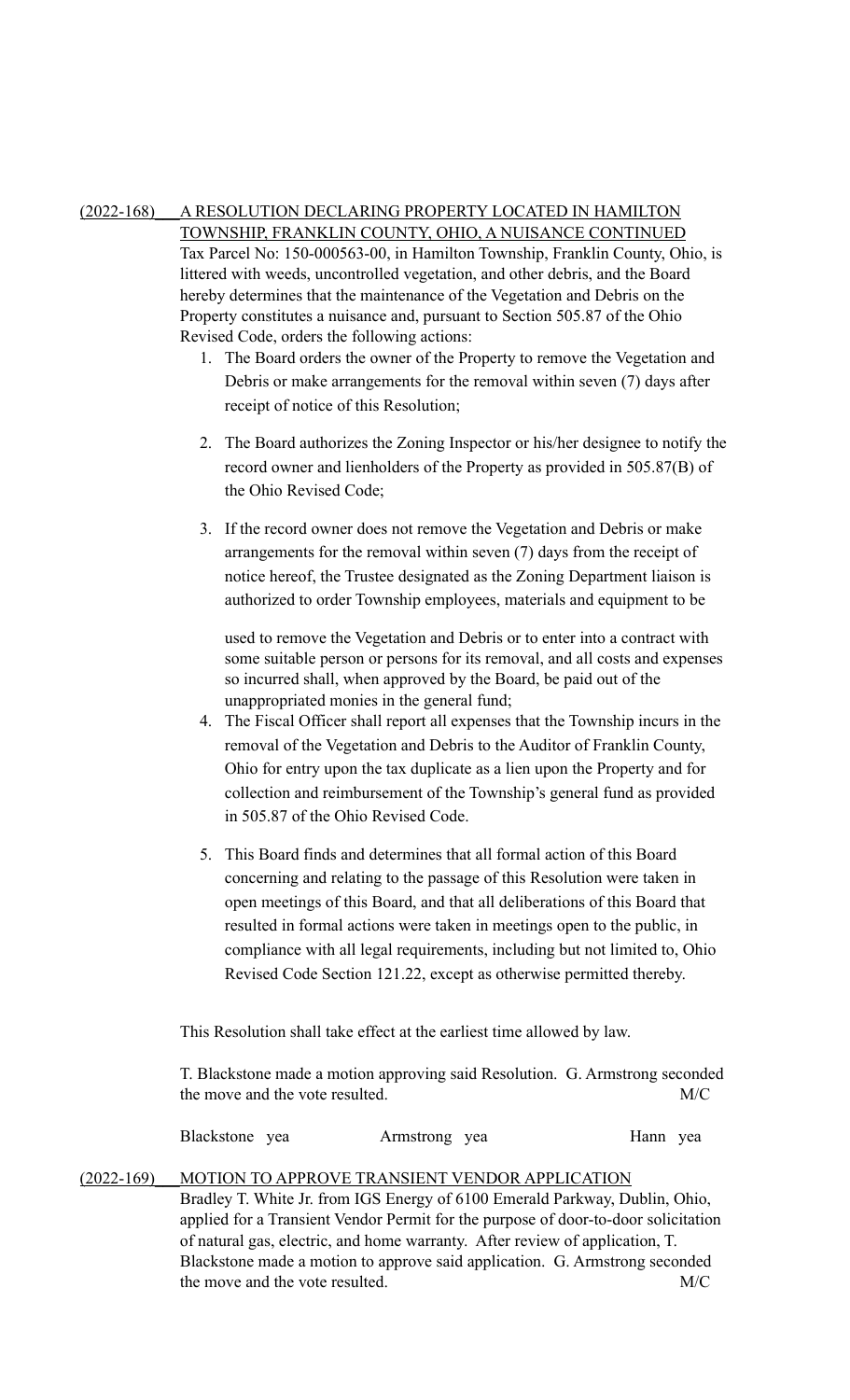Blackstone yea Armstrong yea Hann yea

## HAMILTON TOWNSHIP ADMINISTRATION

Regarding miscellaneous administrative matters, the Board was provided with copies of the following: emails from the Ohio Township Association regarding the OneOhio Recovery Foundation Board Announcement and Legislative Alert &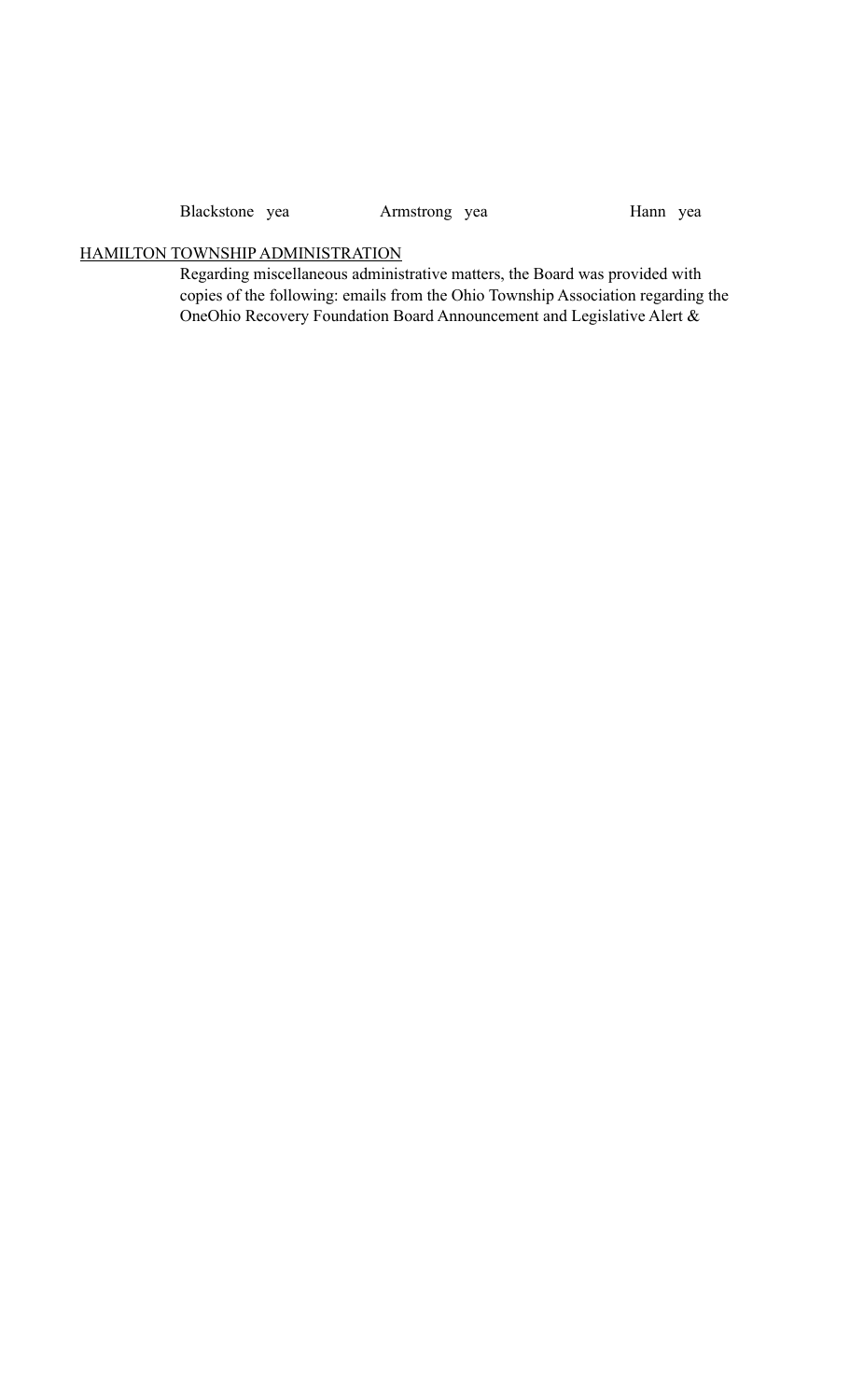# HAMILTON TOWNSHIP ADMINITRATION CONTINUED

|                | TO WINDIHI TEDIWILNI IN MTOTY CONTINUED                                         |               |  |    |            |     |  |  |  |
|----------------|---------------------------------------------------------------------------------|---------------|--|----|------------|-----|--|--|--|
|                | Info 5/6/22; an email from Franklin Soil and Water Conservation District        |               |  |    |            |     |  |  |  |
|                | regarding Backyard Conservation - April 2022; a letter from the City of         |               |  |    |            |     |  |  |  |
|                | Columbus regarding Geotechnical Investigations for Capital Improvement Project  |               |  |    |            |     |  |  |  |
|                | No. 650179 - 100000 Williams-Castle Interceptor Sewer; an agenda from the       |               |  |    |            |     |  |  |  |
|                | Franklin County Planning Commission regarding case ZON-22-02 - 6746-48          |               |  |    |            |     |  |  |  |
|                | Canal Road; and an agenda from the Franklin County Board of Zoning Appeals      |               |  |    |            |     |  |  |  |
|                | regarding case VA-4031 - 1575 Rail Southern Court;                              |               |  |    |            |     |  |  |  |
| $(2022 - 170)$ | <b>COMMUNITY CENTER REQUESTS</b>                                                |               |  |    |            |     |  |  |  |
|                | T. Blackstone made a motion allowing the following uses of the Community        |               |  |    |            |     |  |  |  |
|                | Center building: Nichole Webb for Sunday, May 29, 2022, from 2:30 p.m. to 7:30  |               |  |    |            |     |  |  |  |
|                | p.m., for a graduation party. Fee to be \$12.00 per hour; and Crystal Corne for |               |  |    |            |     |  |  |  |
|                | Sunday, June 12, 2022, from 1:00 p.m. to 5:00 p.m., for a graduation party. Fee |               |  |    |            |     |  |  |  |
|                | to be \$12.00 per hour. G. Armstrong seconded the move and the vote             |               |  |    |            |     |  |  |  |
|                | resulted.                                                                       |               |  |    |            | M/C |  |  |  |
|                |                                                                                 |               |  |    |            |     |  |  |  |
|                | Blackstone yea                                                                  | Armstrong yea |  |    | Hann yea   |     |  |  |  |
| $(2022 - 171)$ | OBLIGATIONS FOR PAYMENT WITHOUT PURCHASE ORDERS                                 |               |  |    |            |     |  |  |  |
|                | T. Blackstone made a motion allowing the following obligations for payment      |               |  |    |            |     |  |  |  |
|                | without purchase orders:                                                        |               |  |    |            |     |  |  |  |
|                |                                                                                 |               |  |    |            |     |  |  |  |
|                | Payroll                                                                         |               |  | \$ | 106,712.53 |     |  |  |  |
|                | G. Armstrong seconded the move and the vote resulted.                           |               |  |    |            | M/C |  |  |  |
|                |                                                                                 |               |  |    |            |     |  |  |  |
|                | Blackstone yea                                                                  | Armstrong yea |  |    | Hann yea   |     |  |  |  |
| $(2022 - 172)$ | OBLIGATIONS FOR PAYMENT WITH PURCHASE ORDERS                                    |               |  |    |            |     |  |  |  |
|                | T. Blackstone made a motion allowing the following obligations for payment with |               |  |    |            |     |  |  |  |
|                | purchase orders:                                                                |               |  |    |            |     |  |  |  |
|                |                                                                                 |               |  |    |            |     |  |  |  |
|                | Ace Septic Tank                                                                 |               |  | \$ | 550.00     |     |  |  |  |
|                | Ag-Pro Ohio LLC                                                                 |               |  |    | 993.83     |     |  |  |  |
|                | All-American Fire Equipment                                                     |               |  |    | 8,450.23   |     |  |  |  |
|                | <b>Atlantic Emergency Solutions</b>                                             |               |  |    | 10,139.45  |     |  |  |  |
|                | Beem's BP Distr. Inc.                                                           |               |  |    | 3,991.94   |     |  |  |  |
|                | Bradley D. Raetzke MD                                                           |               |  |    | 1,000.00   |     |  |  |  |
|                |                                                                                 |               |  |    |            |     |  |  |  |

| <b>Atlantic Emergency Solutions</b> | 10,139.45 |
|-------------------------------------|-----------|
| Beem's BP Distr. Inc.               | 3,991.94  |
| Bradley D. Raetzke MD               | 1,000.00  |
| Brosius, Johnson & Griggs, LLC      | 2,625.80  |
| <b>Charter Communications</b>       | 88.96     |
| Columbia Gas                        | 157.86    |
| Columbus City Treasurer             | 1,455.00  |
| <b>Emergency Medical Products</b>   | 850.00    |
| Galls, Inc.                         | 76.78     |
| <b>Goss Supply</b>                  | 183.66    |
| Green Velvet Sod Farms, LTD         | 4,229.51  |
| HelpNet                             | 279.30    |
| Horton Emergency Vehicles           | 490.00    |
| Krieger Ford                        | 1,314.57  |
| <b>Lowes Business Account</b>       | 794.28    |
| Obetz Hardware & Builders Supply    | 59.27     |
| O'Reilly Automotive                 | 146.54    |
| Orkin                               | 582.00    |
| <b>Skinner Diesel Service</b>       | 260.00    |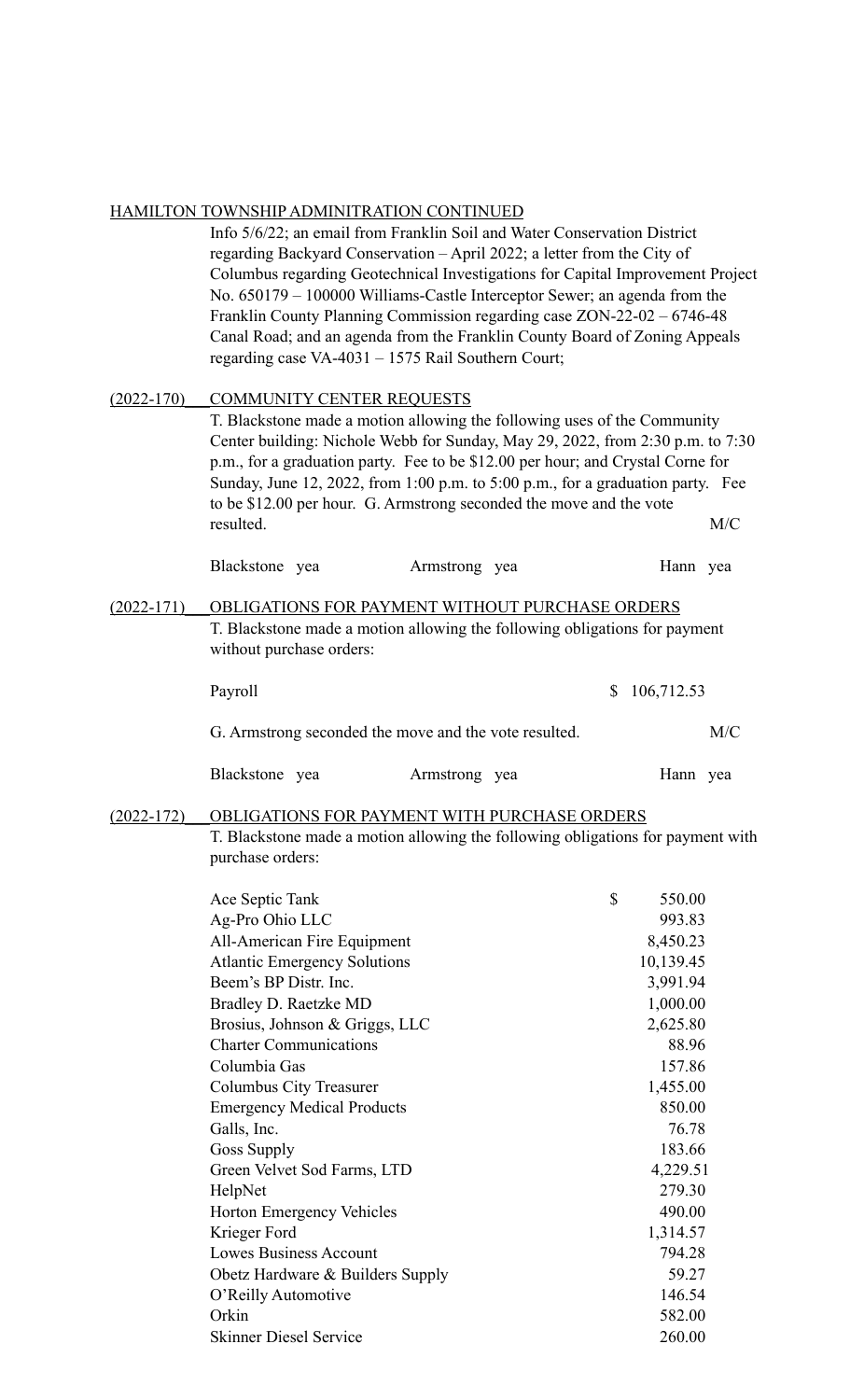| 229.91    |
|-----------|
| 150.00    |
| 12,200.00 |
| 1,200.00  |
|           |